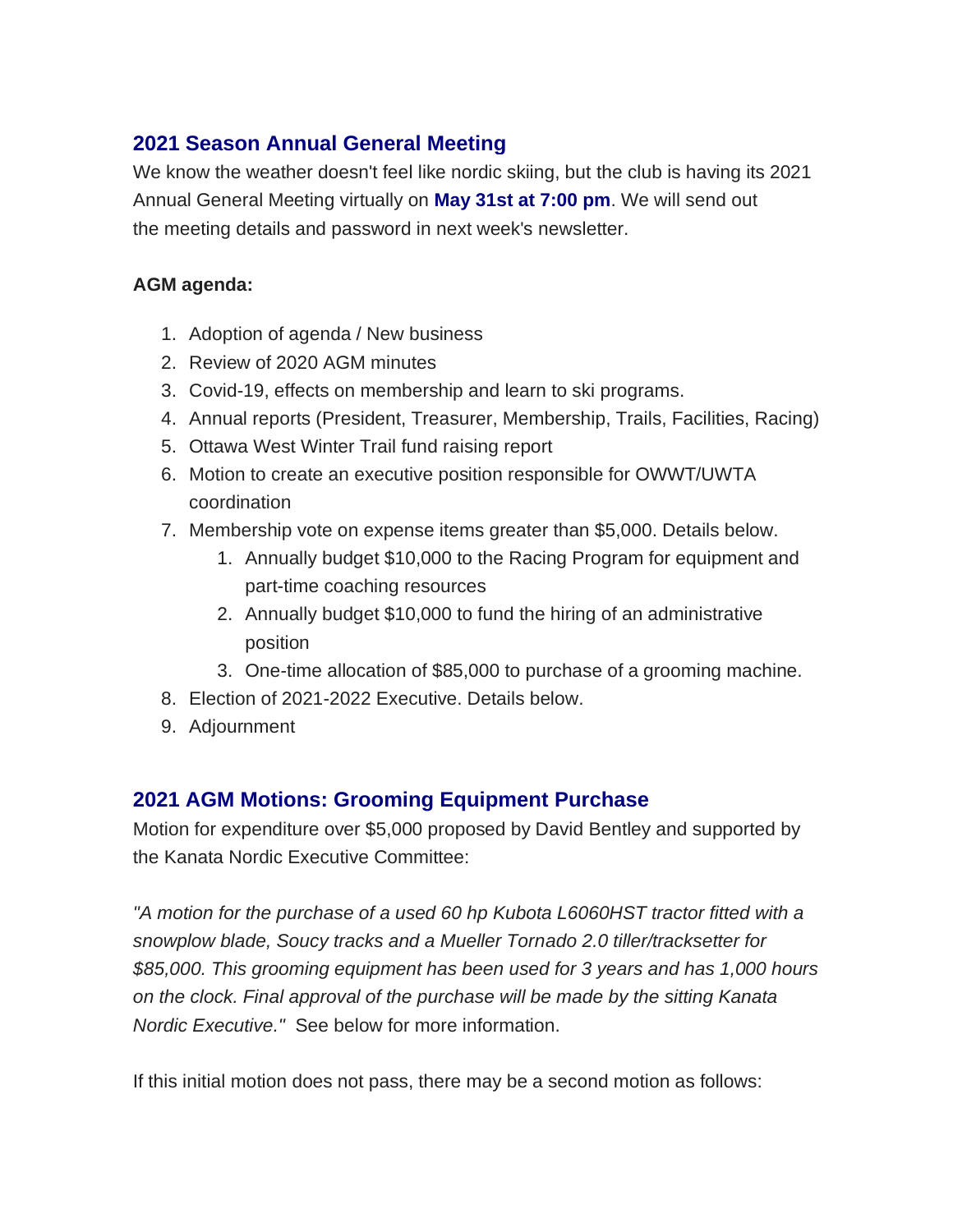*"A motion for the purchase of grooming equipment, with a budget of up to \$35,000. This purchase would include a snowmachine similar in capability to our current ATV/ snowmobile units, AND a snow roller similar in capability to our current roller units. The decision regarding the make and model will be researched and a recommendation made by a committee appointed by the Kanata Nordic Executive, reporting to the Trails Coordinator. Final approval of the purchase will be made by the sitting Kanata Nordic Executive."*

**Background**: A plan to purchase the above Kubota tractor was recently approved by the Kanata Nordic Executive. A brief presentation with time for Q&A will take place at that time. There has been significant efforts (e.g. Mogul Master purchase, ATV purchases, etc.) and research about upgrading to a more capable groomer since moving to Wesley Clover Parks. This is a significant opportunity for Kanata Nordic to improve our grooming capabilities even further. It is anticipated that the on-going maintenance costs and downtime of a diesel tractor with hydraulic capabilities will be much lower when compared to our current power sport machines with electrical actuators. Kanata Nordic is intending to fundraise a percentage of the total cost this year. The secondary motion is to ensure that the grooming equipment fleet retains capacity in the event that the primary motion fails.

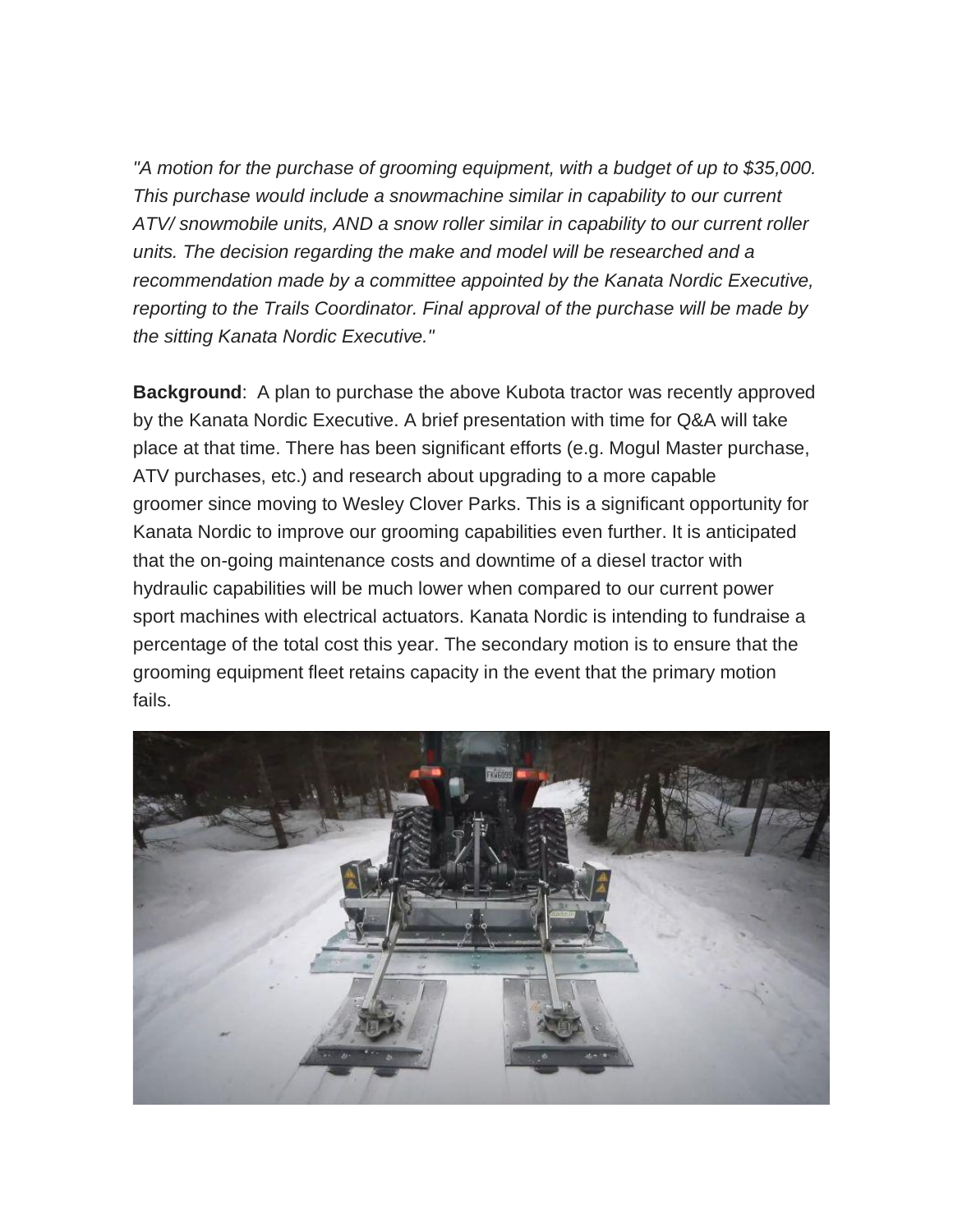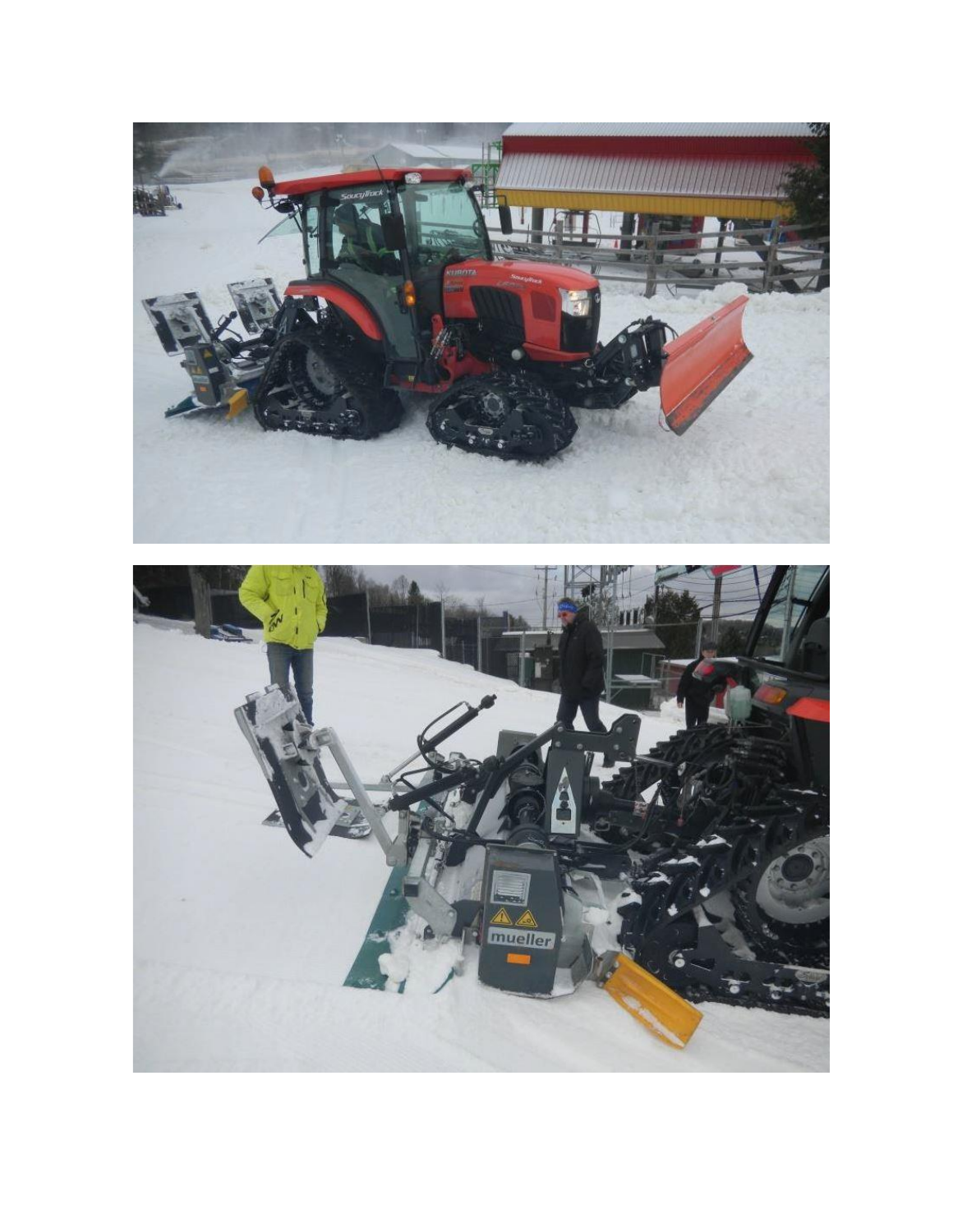## **2021 AGM Motions: New Executive Position**

Motion for a change to the Executive Committee structure proposed by Nigel Wallis and supported by the Kanata Nordic Executive Committee:

*"A motion to add the new role of Ottawa West Winter Trail / Urban Winter Trail Alliance coordinator to the Executive Committee."*

**Background**: The Ottawa West Winter Trail has gone from a one-year pilot experiment to a resounding success - expanding the kilometers of available trail and the number of skiable days. But with growth comes incremental behind-the scenes work. This role will liase with the relevant parties for permits, funding opportunities and recruiting volunteer assistance while representing Kanata Nordic's interests.

## **2021 AGM Motions: Racing Budget Increase**

Motion to increase the Racing Team's Ongoing Budget proposed by Heather McCulligh supported by the Kanata Nordic Executive Committee:

*"A motion to increase the Kanata Nordic racing team's budget by \$10,000 in order to support coaching and equipment purchases."*

**Background**: Kanata Nordic's racing team has successfully expanded its membership and its performance results over the past few years. As a result, the team has hit maximum capacity for the coaches. Kanata Nordic is looking to hire a support coach to augment our head coach Mike Viera. This role would help lead the junior racers and support the program when the team is training or racing at multiple sites. Secondly, the racing team needs its own equipment for races (like wax, structures, brushes, etc.) when competition resumes.

## **2021 AGM Motions: Funding a Seasonal Administrative Role**

Motion to allocate funding for a seasonal administrative role proposed by Andy Weekes and supported by the Kanata Nordic Executive Committee.

*"A motion to allocate a sum up to \$10,000 for the hiring of a seasonal administrator for the 2020-2021 season. The decision regarding the role and hiring will be*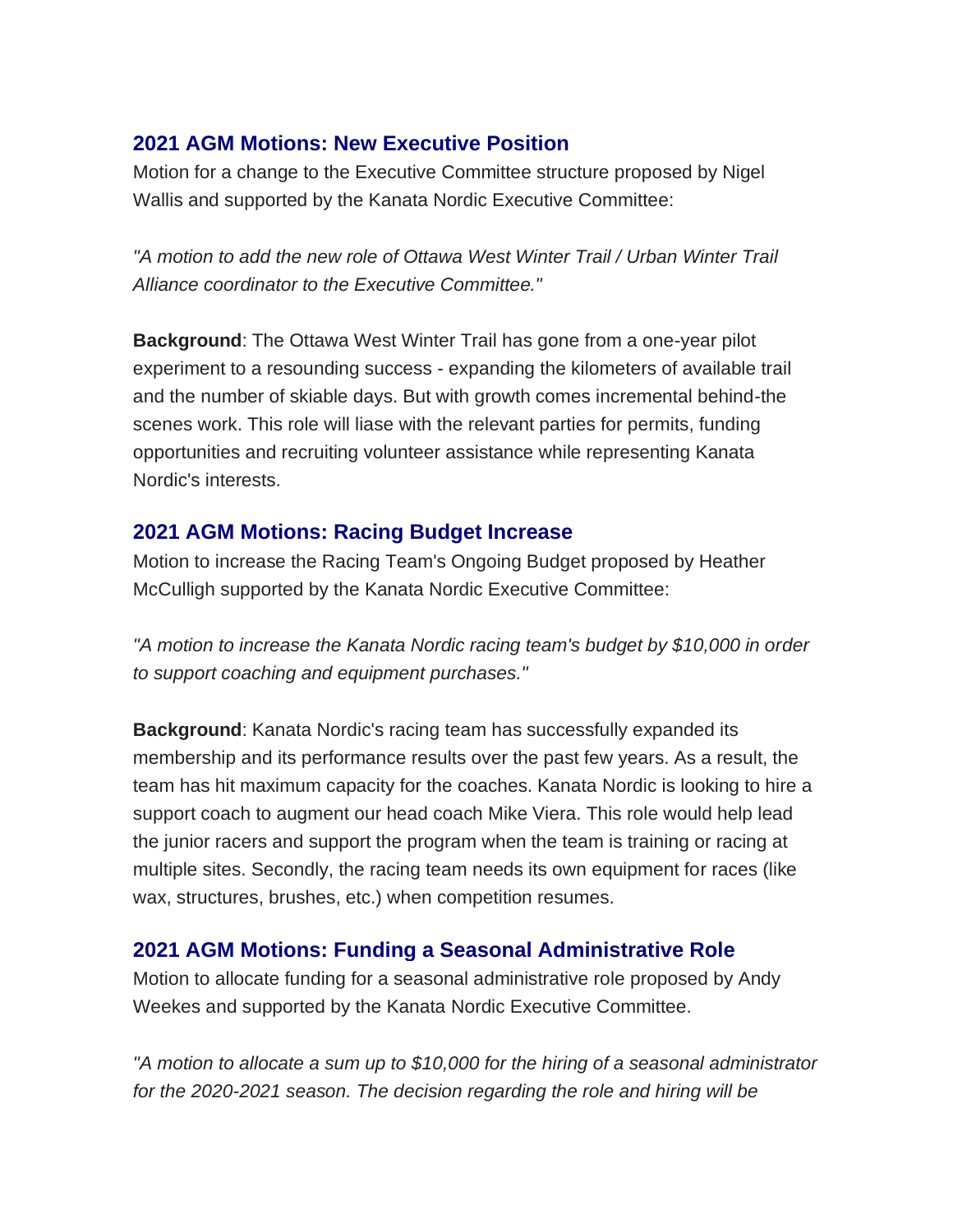*researched and a recommendation made by a committee appointed by the Kanata Nordic Executive, reporting to the President. Final approval of the purchase will be made by the sitting Kanata Nordic Executive."*

**Background**: With the growth of the club, it is becoming more difficult for volunteers to be able to efficiently and effectively administer all the club's tasks. This motion would enable the 2021-22 Executive to consider hiring a part-time seasonal administrator role to ease the volunteer burden on the tasks including, but not limited to day pass sales, rental operations, membership coordination, jackrabbit coordination and internal/external communications.

#### **Nominees for the 2021-2022 Club Executive**

Kanata Nordic is a volunteer-run organization. All of the trails, facilities, programs and events only exist through the collective efforts of our members. This past season was deeply complicated by the pandemic and public health restrictions, which meant that the club leaned heavily on a very few individuals. **We need you** 

#### **to step up and make Kanata Nordic even better next season**.

All positions are open for nominations. Any member can nominate another member or themselves for any position. It can be done at the AGM or in advance by contacting the President.

Here are the members currently nominated.

- President: Nigel Wallis
- Vice President: Andy Weekes
- Treasurer: Marsha Kelly
- Secretary: Jeff Pappin
- Trails Coordinator: Gene Vigneron
- Membership Coordinator: Sunida Hurst
- Events Coordinator: Heather McCulligh
- Facilities Coordinator: John Clarke
- Racing Coordinator: Heather McCulligh
- Teen Skate Coordinator: Heather Boswell
- UWTA/OWWT coordinator\*: Roger Colbeck
- Masters/Adult Coordinator: *vacant*
- Jackrabbit Coordinators: *vacant*